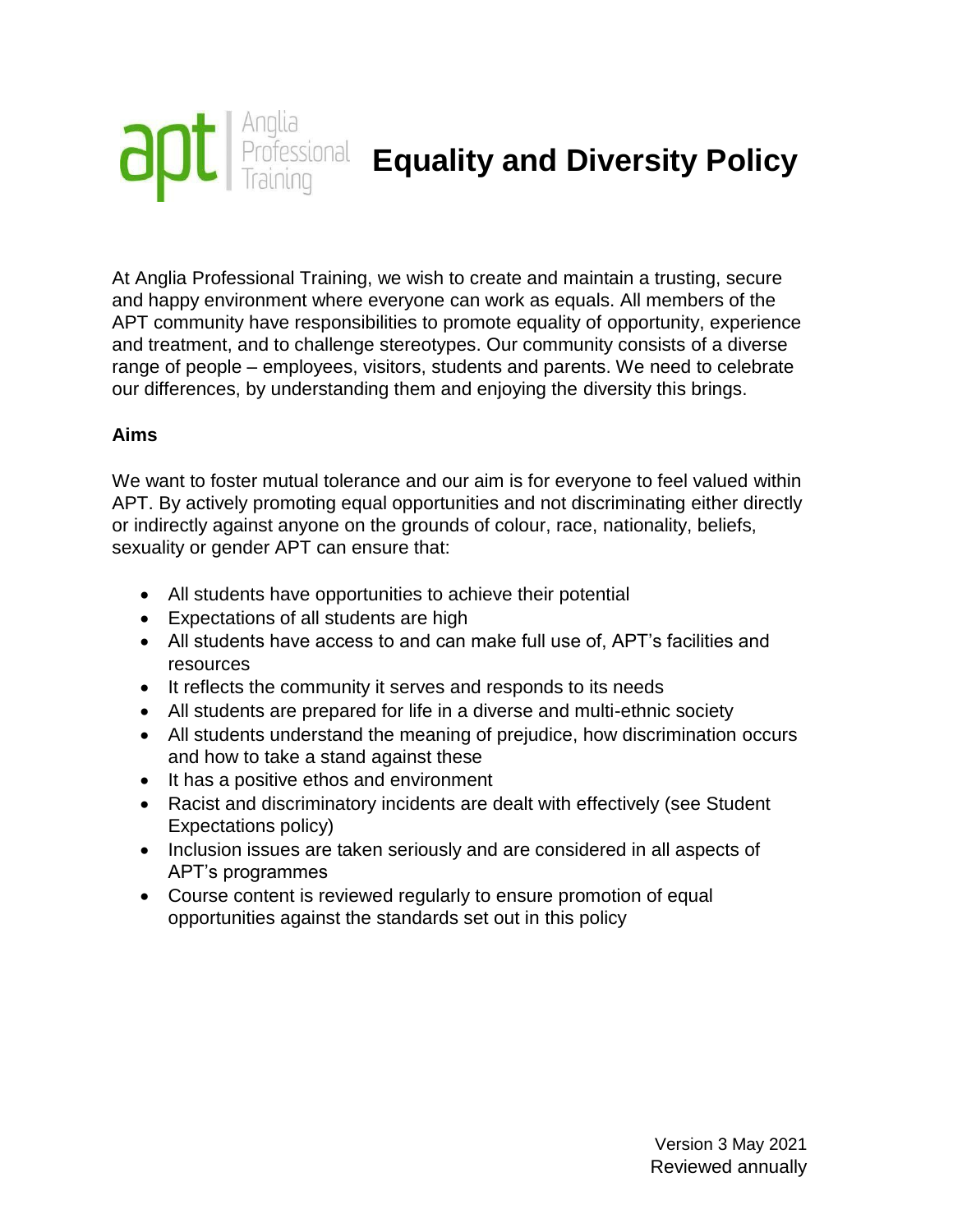# **Equal Opportunities**

All students and adults within APT have a right to be treated with respect. This includes a right to:

- Study, learn and work
- Physical, emotional and verbal respect, free from violence, bullying and abusive language.
- Respect for their gender, race and age
- Freedom from sexual comments or harassment and inappropriate use of humour
- The safety of their property
- Equal opportunities in relation to course access, recruitment, access to extracurricular activities, work experience

Students and staff at APT are encouraged to challenge any inappropriate behaviour or comments. In the case of comments/incidents witnessed by others, silence and non-intervention will be viewed as agreement.

## **Support**

Other outside agencies may support students as appropriate. This will include support that we are unable to provide internally related to specific cultural, behavioural, or educational needs.

## **Racial Equality and Cultural Diversity**

We are committed to:

- Promoting equality of opportunity
- Promoting good relations between members of different racial, cultural and religious groups and communities
- Eliminating unlawful discrimination

In order to achieve these criteria we are guided by the following principles:

- Every student should have the opportunities to achieve the highest possible standards and the best possible qualifications for the next stages of their life and education
- Every student should be helped to develop a sense of personal and cultural identity that is confident and open to change, and that is receptive and respectful towards other identities
- Every student should develop the knowledge, understanding and skills that they need in order to participate in Britain's multi ethnic society, and in the wider context of an interdependent world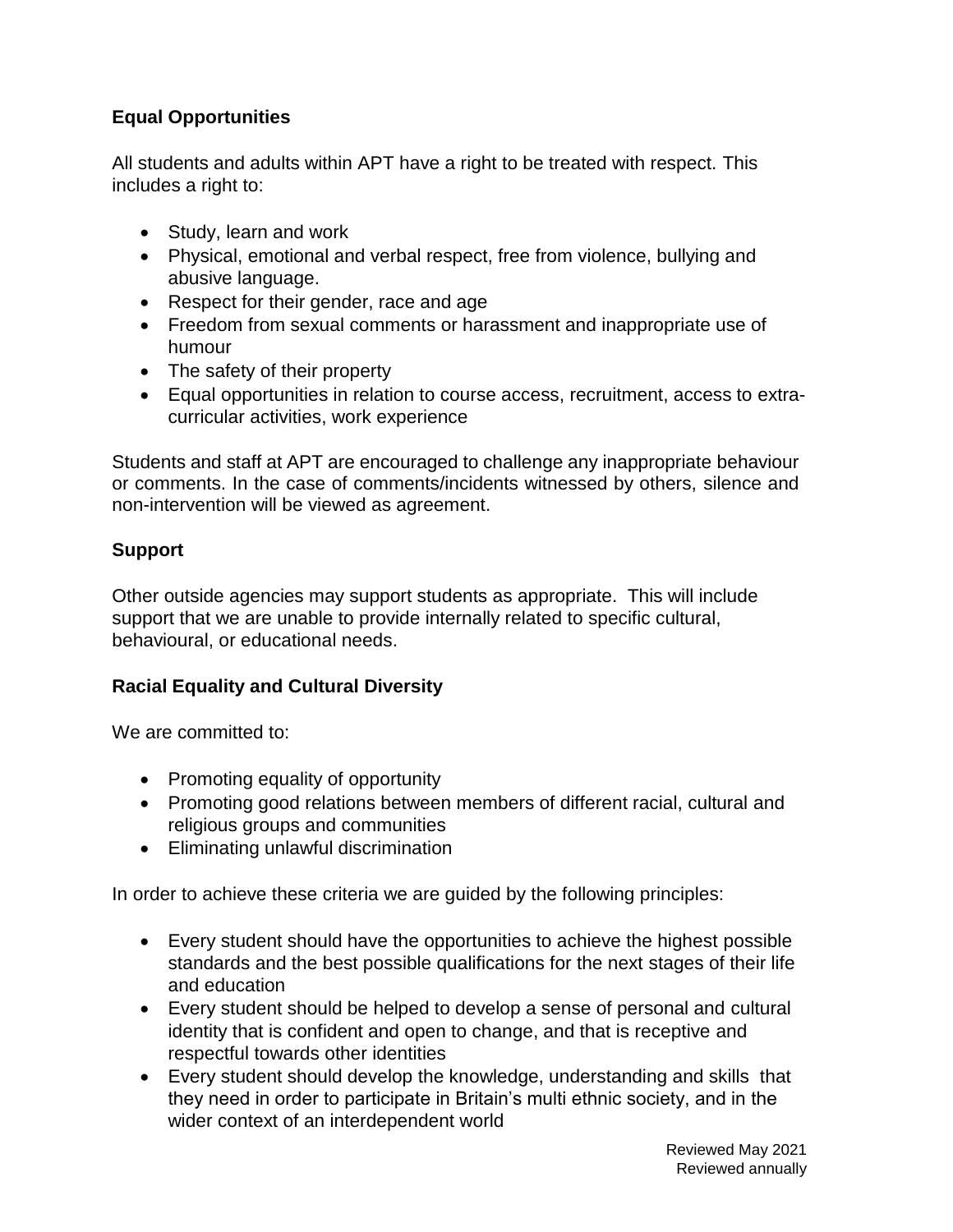Every student should have the right to be healthy, stay safe, enjoy and achieve, make a positive contribution and achieve economic well-being.

These principles apply to the full range of our policies and practices, including those which are concerned with:

- Students, including apprentices, recruitment and delivery of training
- Students' progress, attainment and assessment
- Behaviour, discipline and exclusions
- Students' personal development and pastoral care
- Admissions and attendance
- The curriculum content
- Staff recruitment and professional development
- Working in partnership with employers and communities

APT is opposed to all forms of prejudice including racism, sexism and xenophobia. This includes prejudice which is directed towards religious groups and particular communities, for example, Islamophobia, travellers, refugees and asylum-seekers. APT hopes, through education and knowledge, to teach respect, tolerance and understanding towards different beliefs, cultures and lifestyles.

Racist/sexist jokes will be regarded as any other form of bullying and dealt with as such.

### **Religious Observance**

We respect the religious beliefs and practices of all staff and students, and will comply with all reasonable requests relating to religious observance and practice.

### **The Dress Code**

Students are asked not to wear anything which has a slogan, writing or illustration that may be offensive in any way to anyone else. Clothing must be appropriate in terms of decency.

APT reserves the right to ask students who wear revealing/inadequate clothing to go home and change. Headgear pertaining to a religious belief may be worn.

### **Breaches of policy**

Breaches of policy will be dealt with in the same way that breaches of other APT's policies are dealt with, as determined by the Director of Business.